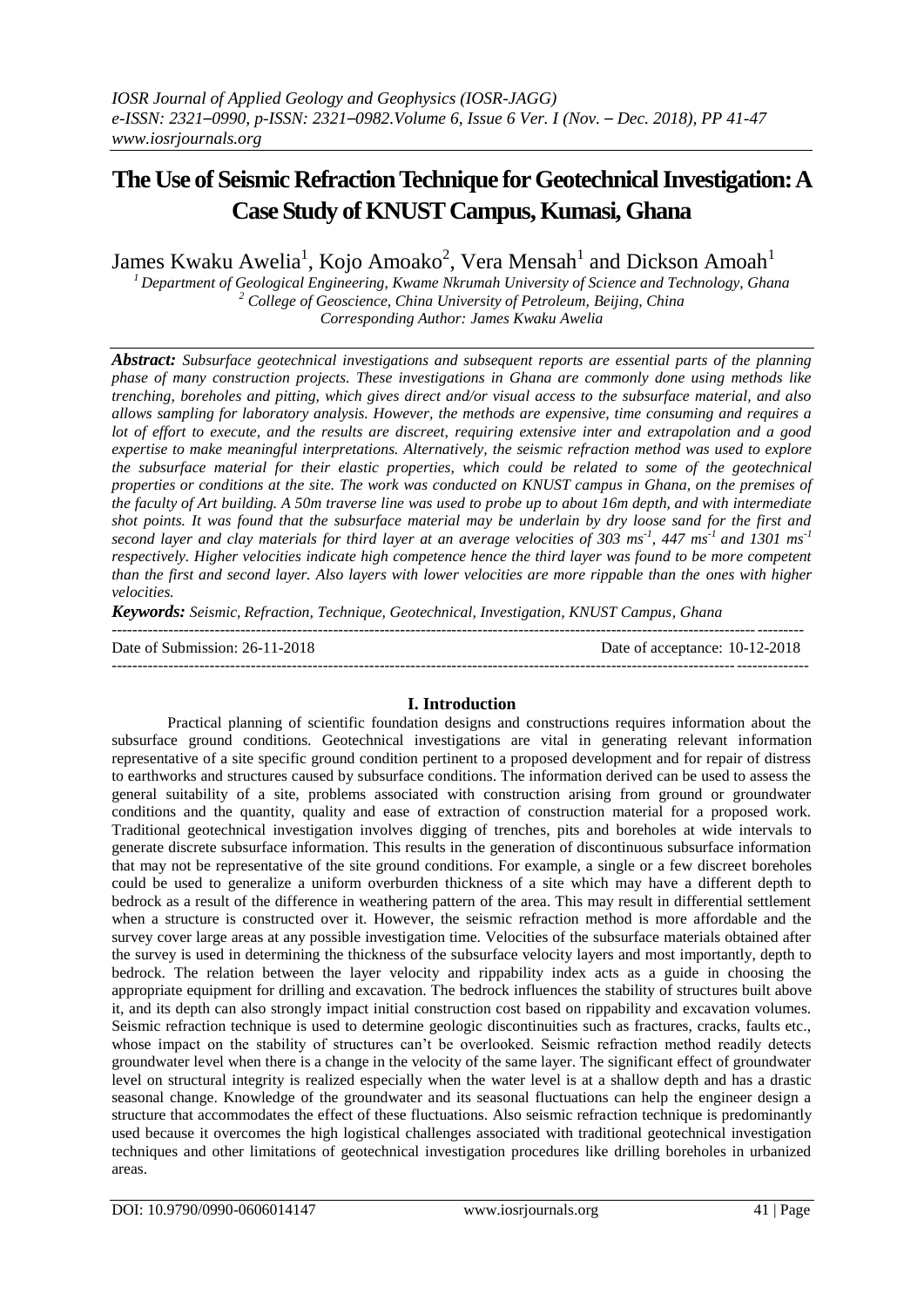# **II. Location and Physiography of Study Area**

KNUST Campus is located in Kumasi in the Ashanti region, an area underlained predominantly by the middle Precambrian rocks, specifically the Birimian which comprises of metasediments and metavolcanics with granitoids that intruded the deformed Birimian rocks. Kwame Nkrumah University of Science and Technology (KNUST) is predominantly underlained by the basin type granitoids (Kesse, 1985). The campus has no significant change in the soil properties to that of the general geology of Kumasi except for some few feet into the ground surface. This soil covering the Birimian is generally called by engineers as "rock laterite" and they are zones of very stiff and structureless silt changing gradually at about 6-8m depth to typical phyllite, foliated and purple or brown in color. It is established largely that the rocks over the Birimian is weathered to deeper levels in the flanking ridges than in the valley, and boreholes on the university campus gives a strong indications similar situation (Ruddock, 1967).



**Fig. 1:** Map of KNUST [Digital image]

# **III**. **Vegetation and Climate**

The study area falls within the wet sub-equatorial type. The average minimum and maximum temperature are 21.5 and 30.7 degree centigrade with an average humidity of 84.16 percent at sunrise and 60 percent at sunset. The metropolis lies in a transitional forest zone specifically within the moist semi-deciduous south east ecological zone. The study area has a green environment which has conscientious conversation plan (KMA, 2017).

# **IV. Materials and Methods Used**

The seismic refraction survey was done using a 12-channel smartseis seismograph system of recording. The field was inspected and a traverse line was chosen along a slope. A tape measure was spread along the traverse line; the shot points and geophone points were then marked. The total spread was 50m with 16 geophones placed vertically along the traverse line at an interval of 3m. The distance between the first geophone and the shot point was 2m. This was done to obtain the crossover distance. For this project the shot points were marked with intermediate shot point of 6m from the preceding shot point thus the shot points were  $\overline{0}$ . 6m, 12m, 18m, 24m, 30m, 36m, 40m and 46m. This was done to build high resolution and robust the velocity. Also the positioning of the shots relative to a given spread is to achieve adequate coverage of the refractor surface and to provide adequate lateral resolution (Reynolds, 1997). The seismic waves were generated by a sledge hammer as a source of energy from the two ends as well as the intermediates shot points of the profile. A metallic plate was pinned to the ground to improve the contact between the plate and the ground. The hammer was then struck on the plate at the shot point to generate the seismic waves. Under the field conditions, vertical stacking was done at least 2-3 times to increase the intensity of the waves. This was repeated for the shot points on all the traverse lines. The seismogram was recorded and stored using the seismograph from which the first breaks was then picked. Filters were used to help the seismograph record high frequency signals of small amplitude which would otherwise not be covered by the dynamic range of the instruments and to eliminate noise. The GPS coordinates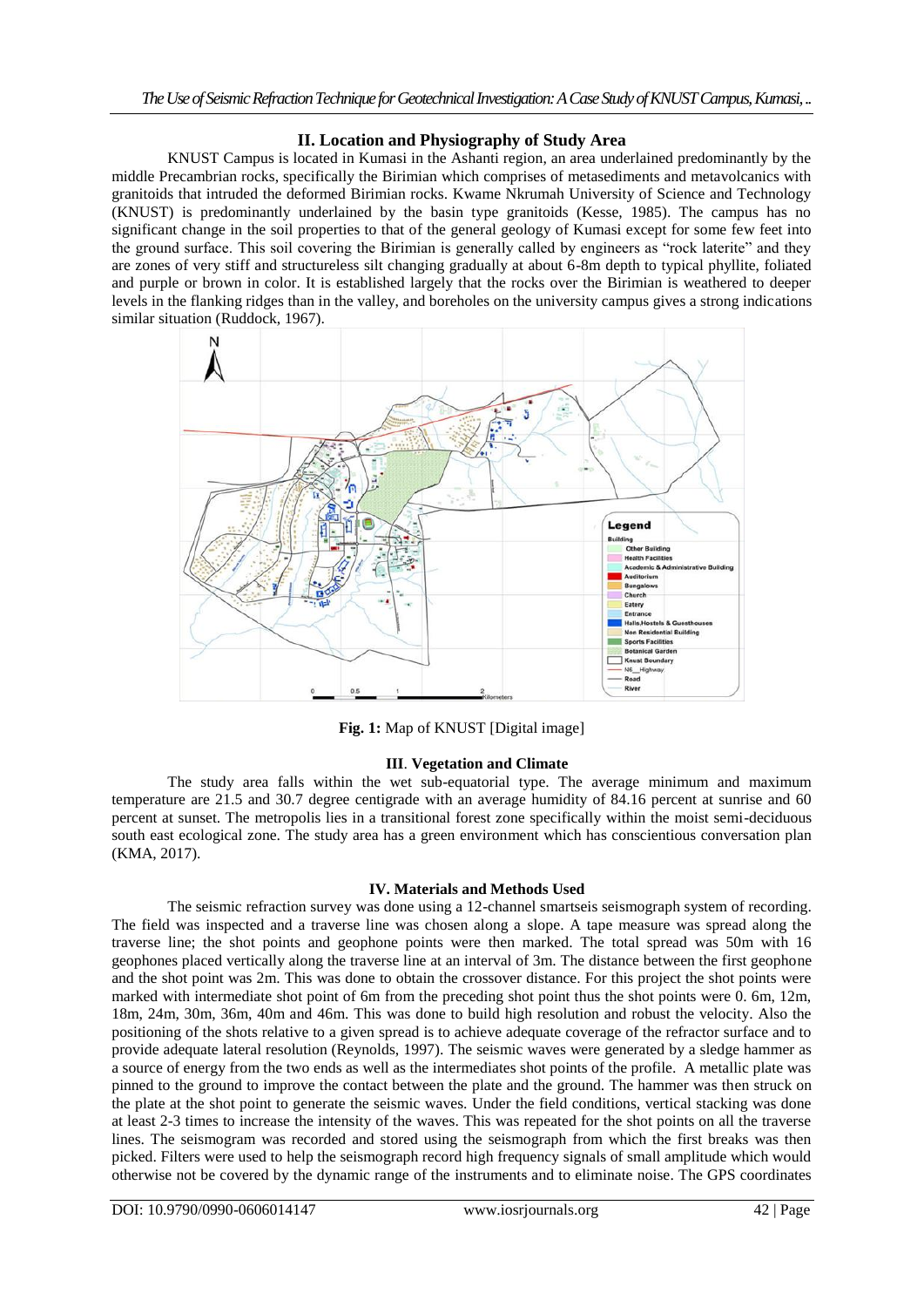and elevations were taken at the various geophone positions. Figure 2 shows the setup of the equipment on the field.



**Fig. 2:** Setup of equipment in the field

# **V. Data Processing**

The data which were generated during the field data collection from the various shot points were stored on the seismograph. These data were processed with a Seisimager software to determine the arrival times of the waves. Figure 3 shows a seismogram data collected from shot point 40m on the traverse line by the seismograph. The red ticks on the seismogram indicates where the arrival times of the waves from the same shot point were picked by the Seisimager. The arrival times picked by Seisimager were transferred to Microsoft Spreadsheet. Distance time graphs were plotted to obtain the various layers and their corresponded seismic velocities were calculated using the inverse of the slopes.



Pick first arrival time=-25.6mseq dist.=1.50m 2:amp.=-219.50000 |16.dat<br> **Fig. 3:** A seismogram and picking of first arrival time for shot at 40m

# **VI. Results and Discussions**

The field work using seismic investigations was done using a single traverse line during the investigation. The arrival times were generated using the seismograms that were displayed by the smartseis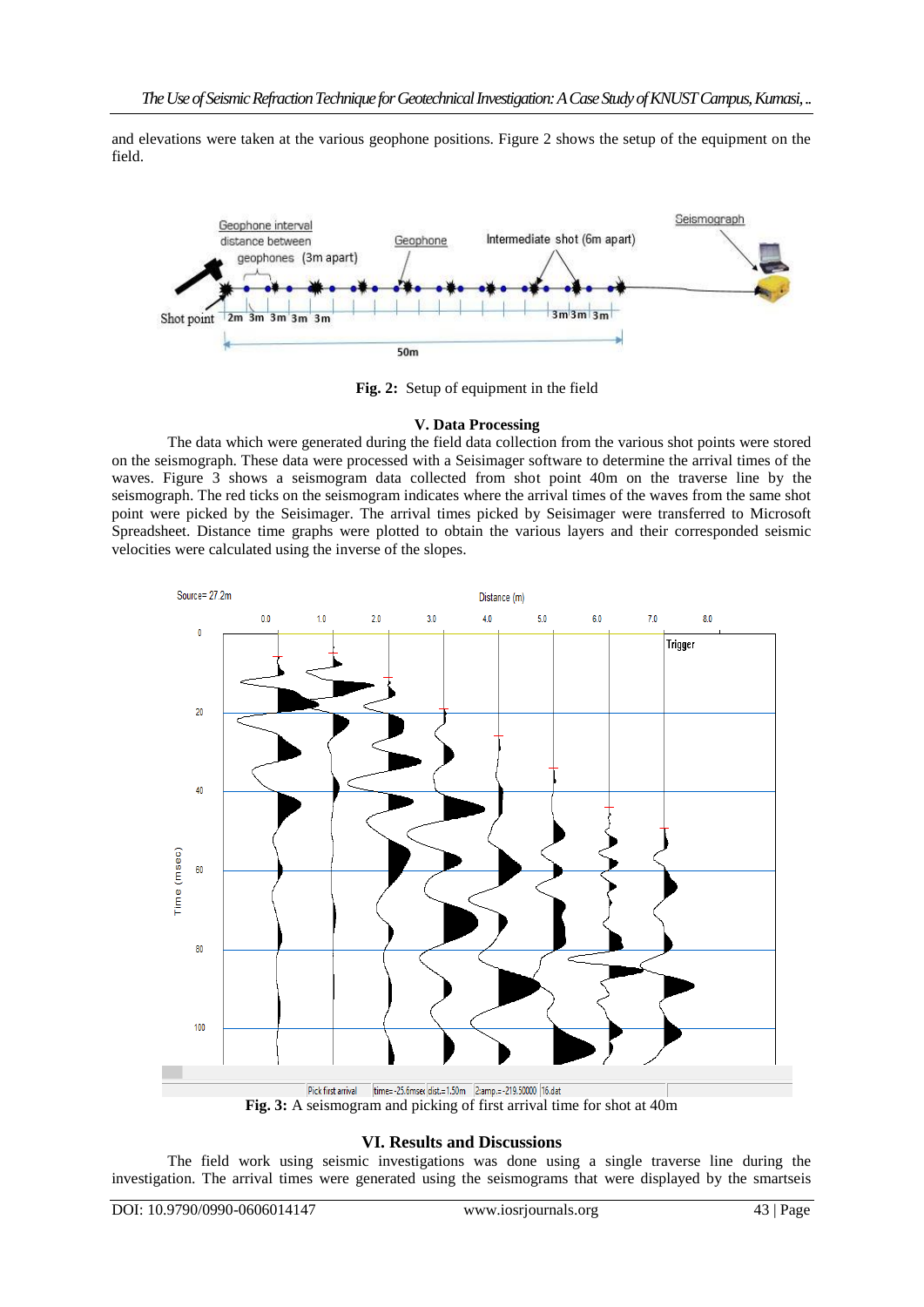seismograph. The first arrivals were then picked using the seisImager which consist of the pickwin and ploterfera. The first arrivals were then plotted against the distances. A distance time graph produced a view of points that fall in a defined pattern, therefore the number of defined patterns that can be obtained indicates the layers seen in the subsurface formation. Gradient from these separate lines from the graphs aids in computing their seismic velocities and thicknesses. The Figure below shows the distance time graph showing 3 layers from a shot point 6m (SP-6) with their Equations.



**Fig. 4:** A distance time graph of the various shot points



**5:** Distance time graph of shot point 6m along the traverse line

From the graph in Figure 5, the velocities of each layer is determined from the inverse of the gradient of the line representing the layer. Shown below is the computation.

Where V1, V2 and V3 are Velocities in layer 1, 2 and 3 respectively; h1 and h2 are thicknesses of layer 1 and 2 respectively.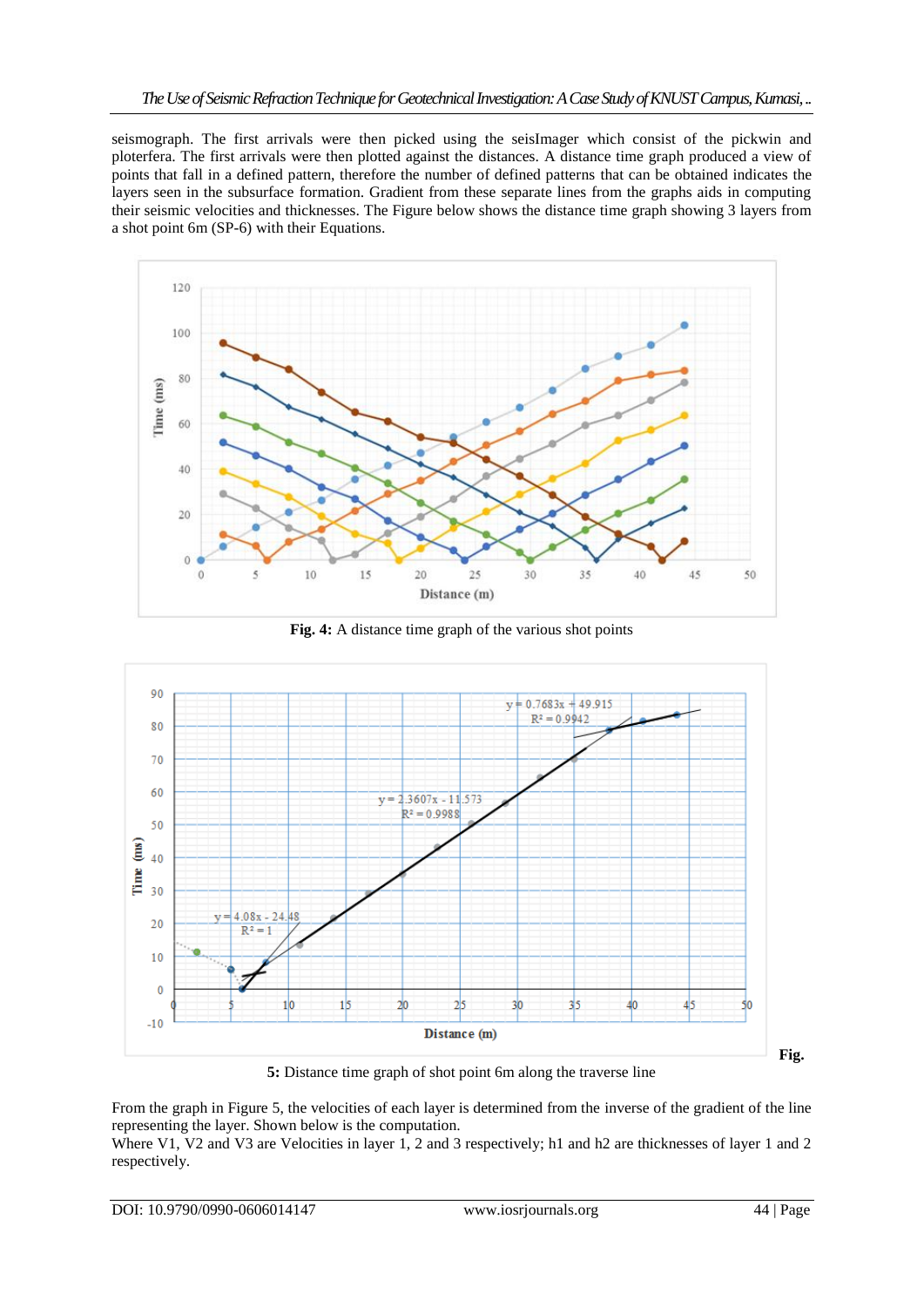$$
V_1 = \frac{1}{m_1} = \frac{1000}{4.08} = 245.10 \text{ms}^{-1}
$$
 (1)

$$
V_2 = \frac{1}{m_2} = \frac{1000}{2.36} = 423.60 \text{ ms}^{-1}
$$
 (2)

$$
V_3 = \frac{1}{m_3} = \frac{1000}{0.77} = 1301.57 \text{ ms}^{-1}
$$
 (3)

The thickness of the various layers is determined as shown below; For  $h_1$ , using a cross over  $X_c = 1.80$ m

$$
h_{1} = \frac{X_C}{2} \times \sqrt{\frac{V_2 - V_1}{V_2 + V_1}} = \frac{1.8}{2} \times \sqrt{\frac{423.6 - 245.1}{423.6 + 245.1}} = 0.39m
$$
(4)  
Also, for  $h_2$ , using  $t_2 = 49.915 \times 10^{-3}$ s,  

$$
h_2 = \frac{V_2 V_3}{\sqrt{V_3^2 - V_2^2}} \times \left(\frac{t_2}{2} - \frac{h_1 \sqrt{V_3^2 - V_1^2}}{V_3 V_1}\right)_{h_2 = \frac{423.6 \times 1301.57}{\sqrt{1301.57^2 - 423.6^2}}} \times \left(\frac{14.915 \times 10^{-3}}{2} - \frac{0.39 \times \sqrt{1301.57^2 - 245.1^2}}{1301.57 \times 245.1}\right)
$$
(5)

|         | Laver | Gradient     | Velocity $(m/s)$ | Thickness (m) |
|---------|-------|--------------|------------------|---------------|
| $SP_6m$ |       | 4.08         | 245.10           | 0.39          |
|         |       | 2.36         | 423.60           | 10.29         |
|         |       | 0.77<br>V. / | 1301.57          |               |

The traverse line reveals three layers with average velocities of about 245 ms-1, 424 ms-1 and 1302 ms-1. The velocities indicate that the area may be underlained by dry loose sand and clayey material using chart from Kearey, 2002. The difference in velocities between the first and second layer may show their competency because from literature, the higher the velocity, and the more competent the material thus the second layer may be more competent than the first layer. The difference in the velocities also indicate their state of weathering. Figure 6 shows a simplified profile of the subsurface with the thicknesses of the various layers along the traverse line.



**Fig. 6:** Simplified subsurface profile of the site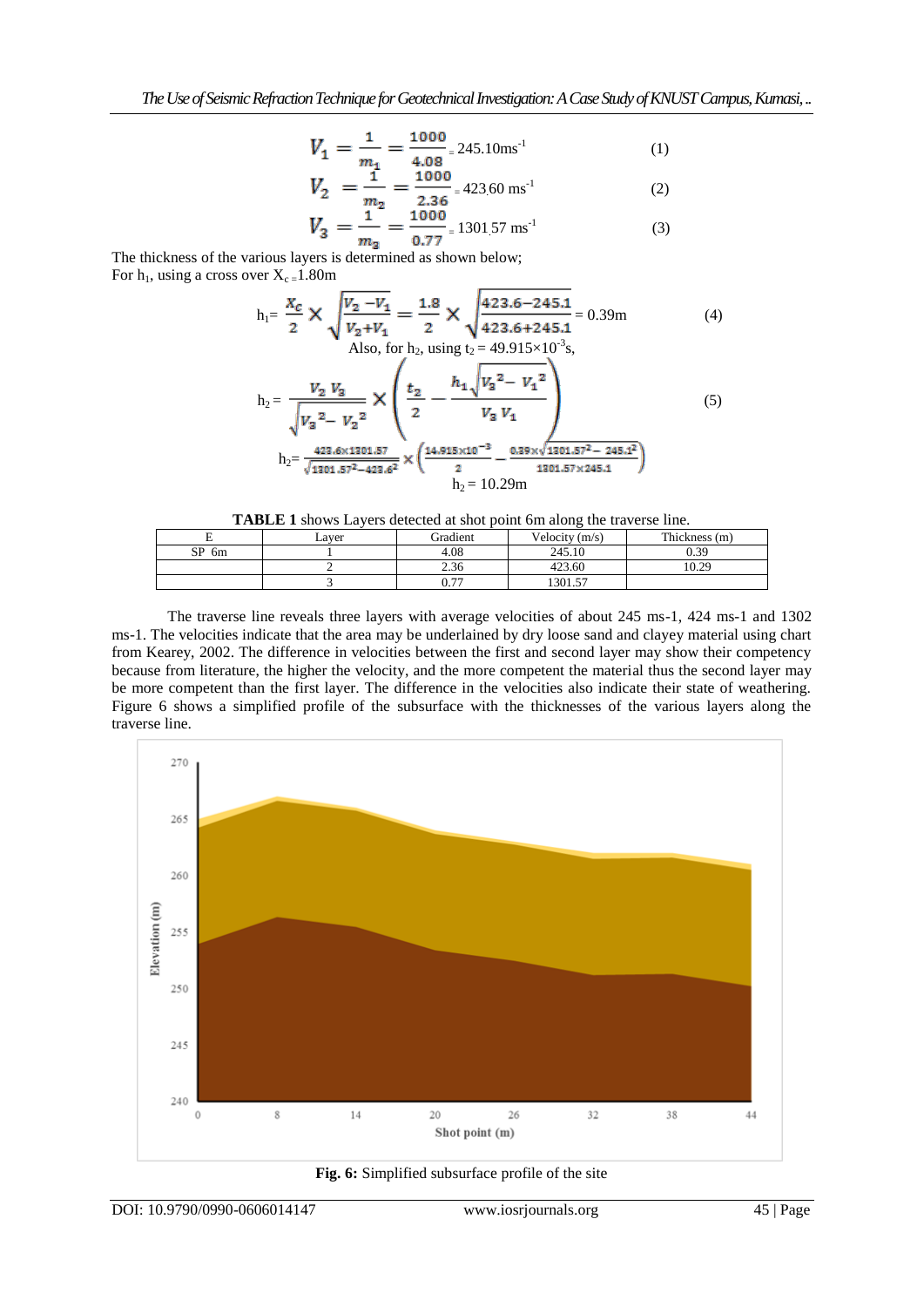### **VII. Conclusion**

There is an increasing requirement for geophysical surveys carried out during geotechnical investigations to provide information about rock quality. To estimate the geotechnical characteristics of the subsurface materials, seismic refraction method was conducted. Based on the insitu seismic measurements, a distance time graph of the site was introduced. The ground structure from the analysis consist of three layer (Figure 5). The first layer has an average velocity of  $303 \text{ ms}^{-1}$  and a thickness of 0.4 m. The second layer has an average velocity of  $447 \text{ ms}^{-1}$  and an average thickness of 10 m. The third layer also has an average velocity of 1301 ms-1. From these velocities, the area may be underlained by dry loose sand and a clayey material using chart from Kearey, 2002. With the knowledge of the geology of the area, the interpreted layers depicted appears reasonable. The difference in velocities between the first and second layer may show their state of weathering. The traverse line revealed three layers with interfaces between the layers mimicking the topography as shown in Figure 6. The distance-time graph at the various shot points as seen in Figure 4 shows similar trends in material properties with slight variations at some points. For instance, the thicknesses of the first layer vary at each shot point. The variation in velocities for the same layer as seen in Appendix A, shows variation in material competence of the same layer. For instance, considering the first layer, the velocity at shot point  $1$  (303 ms<sup>-1</sup>), and shot point 6 (160 ms<sup>-1</sup>) suggest difference in material competence. Also the difference in velocities values indicates the difference in materials susceptibility to weathering at the difference shot points, thus the likelihood of differential weathering occurring within the same layer. Also areas with the lower velocities have greater erodability of their materials. With the velocities, the rippability of the materials were determined, that is the ease with which the materials can be excavated using machines. Although rippability is also a function of vehicle size, power and machine type, a standard rippability chart (as shown in Appendix B) relates the geological material and rippability to machine type. From the standard rippability chart, areas with lower velocities are more rippable and easy to excavate than areas with higher velocities. It can therefore be deduced that layer one and two are more rippable than layer 3.

#### **VIII. Recommendation**

The first layer may be dry sand, and such soil, in the foundation structure, may pose danger due to their instability under the effect of quite small vibrations (Atkinson, 2007) and operations of heavy machinery nearby can also result in settlements, compaction of soil using compaction methods such as vibrofloatation is recommended before the foundation structure.

The bedrock was not encountered at the depth of investigation nonetheless from the rippability chart, any excavation within a 10m depth can be done with some simple tools like shovels and excavators (D-9 tractor) for large excavations (Atkinson, 2007).

|                          |                 |                 |              |              |              | APPENDIA A. RAW HEIG SEISINIC FEIFACHON GAIA COHECIEG IN IFONI OF K.K. AGATKWA BUHGING KNUS I |       |              |        |  |  |  |  |
|--------------------------|-----------------|-----------------|--------------|--------------|--------------|-----------------------------------------------------------------------------------------------|-------|--------------|--------|--|--|--|--|
| $\mathbf{x}(\mathbf{m})$ | SP <sub>0</sub> | SP <sub>6</sub> | <b>SP 12</b> | <b>SP 18</b> | <b>SP 24</b> | <b>SP 30</b>                                                                                  | SP 36 | <b>SP 42</b> | SP 46  |  |  |  |  |
| $\mathbf{0}$             | $\overline{0}$  |                 |              |              |              |                                                                                               |       |              |        |  |  |  |  |
| $\overline{2}$           | 5.90            | 11.35           | 29.10        | 39.22        | 51.81        | 63.67                                                                                         | 81.64 | 95.60        | 106.10 |  |  |  |  |
| 5                        | 14.50           | 6.19            | 22.78        | 33.56        | 46.06        | 58.93                                                                                         | 76.37 | 89.30        | 98.50  |  |  |  |  |
| 6                        |                 | 0.00            |              |              |              |                                                                                               |       |              |        |  |  |  |  |
| 8                        | 21.20           | 8.16            | 14.22        | 27.91        | 40.18        | 51.91                                                                                         | 67.42 | 84.01        | 90.99  |  |  |  |  |
| 11                       | 26.40           | 13.56           | 8.56         | 19.25        | 32.25        | 46.81                                                                                         | 62.06 | 74.00        | 86.51  |  |  |  |  |
| 12                       |                 |                 | 0.00         |              |              |                                                                                               |       |              |        |  |  |  |  |
| 14                       | 35.70           | 21.72           | 2.63         | 11.58        | 26.93        | 40.56                                                                                         | 55.62 | 65.18        | 79.40  |  |  |  |  |
| 17                       | 41.60           | 29.10           | 11.85        | 7.32         | 17.43        | 33.82                                                                                         | 49.18 | 61.25        | 72.42  |  |  |  |  |
| 18                       |                 |                 |              | 0.00         |              |                                                                                               |       |              |        |  |  |  |  |
| 20                       | 47.10           | 35.02           | 19.09        | 5.25         | 9.93         | 25.28                                                                                         | 42.27 | 54.12        | 64.75  |  |  |  |  |
| 23                       | 54.16           | 43.32           | 26.97        | 14.18        | 4.22         | 17.12                                                                                         | 36.39 | 51.62        | 57.48  |  |  |  |  |
| 24                       |                 |                 |              |              | $0.00\,$     |                                                                                               |       |              |        |  |  |  |  |
| 26                       | 60.83           | 50.56           | 37.00        | 21.30        | 5.89         | 11.15                                                                                         | 28.70 | 44.24        | 47.27  |  |  |  |  |
| 29                       | 67.24           | 56.75           | 44.64        | 28.79        | 13.50        | 3.39                                                                                          | 21.07 | 37.00        | 41.34  |  |  |  |  |
| 30                       |                 |                 |              |              |              | 0.00                                                                                          |       |              |        |  |  |  |  |

**Appendix** APPENDIX A. Raw field seismic refraction data collected in front of K.K Adarkwa Building KNUST